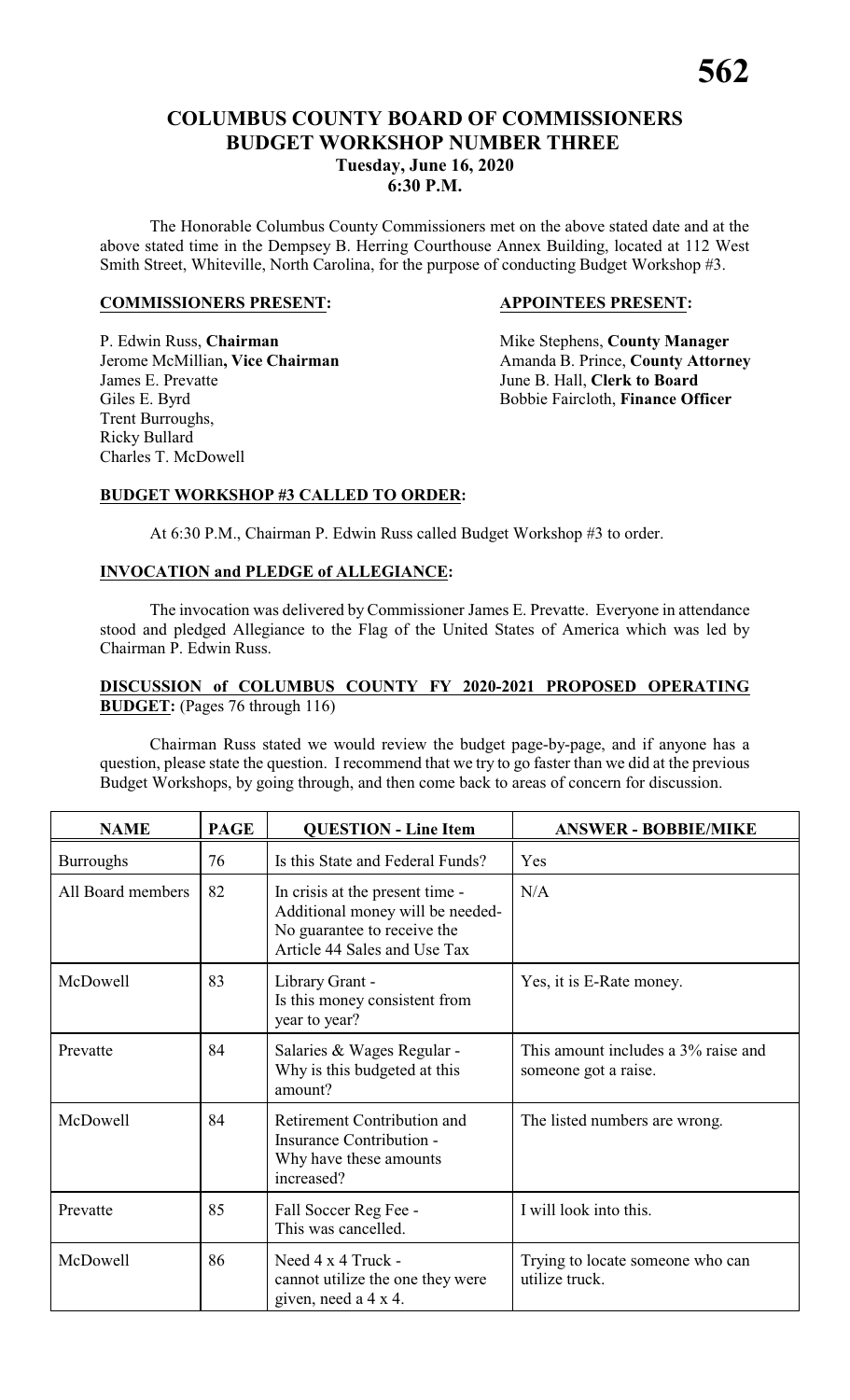| <b>NAME</b>                       | <b>PAGE</b> | <b>QUESTION - Line Item</b>                                                                                                                              | <b>ANSWER - BOBBIE/MIKE</b>                                                                               |
|-----------------------------------|-------------|----------------------------------------------------------------------------------------------------------------------------------------------------------|-----------------------------------------------------------------------------------------------------------|
| Prevatte                          | 86          | Fall Soccer League -<br>Need to look at this.                                                                                                            | No comment.                                                                                               |
| Prevatte                          | 86          | Non Capitalized Outlay -<br>What is this for?                                                                                                            | Playground equipment.                                                                                     |
| <b>Bullard</b>                    | 87          | Discussion - Relocation of Fair<br>Bluff Department of Aging due to<br>mold. Discussed the usage of old<br>vacant buildings.                             | The County funds \$800,000 in this<br>budget.                                                             |
| Prevatte<br>McMillian<br>McDowell | 88          | What is the status of the signs? If<br>you contact Julie Strickland, she<br>will inform you of where you can<br>order some nice signs that will<br>last. | No comment.                                                                                               |
| Prevatte                          | 89          | Salaries/Wages - PT -<br>Is this the CNA/s?                                                                                                              | Yes                                                                                                       |
| McDowell                          | 90          | Salaries/Wages - PT -<br>What is this for?                                                                                                               | Clients allowed by State.                                                                                 |
| Prevatte                          | 91          | <b>Contracted Services -</b><br>What is this for?                                                                                                        | Supplies.                                                                                                 |
| Prevatte                          | 92          | Travel -<br>Why the large amount?                                                                                                                        | It was figured on the miles to be<br>traveled.                                                            |
| Prevatte                          | 93          | Is this for ramps and rails?                                                                                                                             | Yes                                                                                                       |
| Prevatte                          | 95          | Rental -<br>Is this the rent of the building?                                                                                                            | Yes                                                                                                       |
| Prevatte                          | 99          | Other Equipment                                                                                                                                          | Replace equipment for all centers.                                                                        |
| Prevatte                          | 100         | Salaries & Wages Regular -<br>No Senior Director right now.                                                                                              | Some employee took a demotion to<br>become the Director.                                                  |
| McDowell                          | 102         | Rent/Lease Agreements -<br>That $$66,701$ is the rent we pay<br>for those two $(2)$ buildings?                                                           | Yes                                                                                                       |
| <b>Burroughs</b>                  | 102         | Water Rescue -<br>Are we still doing this?                                                                                                               | Yes                                                                                                       |
| <b>Burroughs</b>                  | 102         | Columbus County Partnership for<br>Children -<br>What is this that was cut out?                                                                          | <b>Smart Start</b>                                                                                        |
| McDowell                          | 102         | Special Child Adoptions -<br>What is this?                                                                                                               | Federal money                                                                                             |
| McDowell                          | 107         | Why did they request \$10,000<br>less?                                                                                                                   | This is the tax collected.                                                                                |
| Prevatte                          | 108         | Why does the amount appear as<br>two different amounts?                                                                                                  | You take the revenue and minus the<br>Refunds and Releases out.                                           |
| Prevatte                          | 111         | Transfer from WD-II, III and V<br>2015 Refunding -<br>What is this for?                                                                                  | This is refunding bonds that was paid<br>off but the County took the<br>responsibility.                   |
| McDowell                          | 112         | First Bank VIPER Radio System-<br><b>Interest -First Bank VIPER Radio</b><br>System -<br>Why has this been separated?                                    | The interest is this much due to a 5<br>years payoff, and this needs to be<br>separated due to the audit. |
| Prevatte                          | 113         | What is this?                                                                                                                                            | Tax on the cell phone bills.                                                                              |